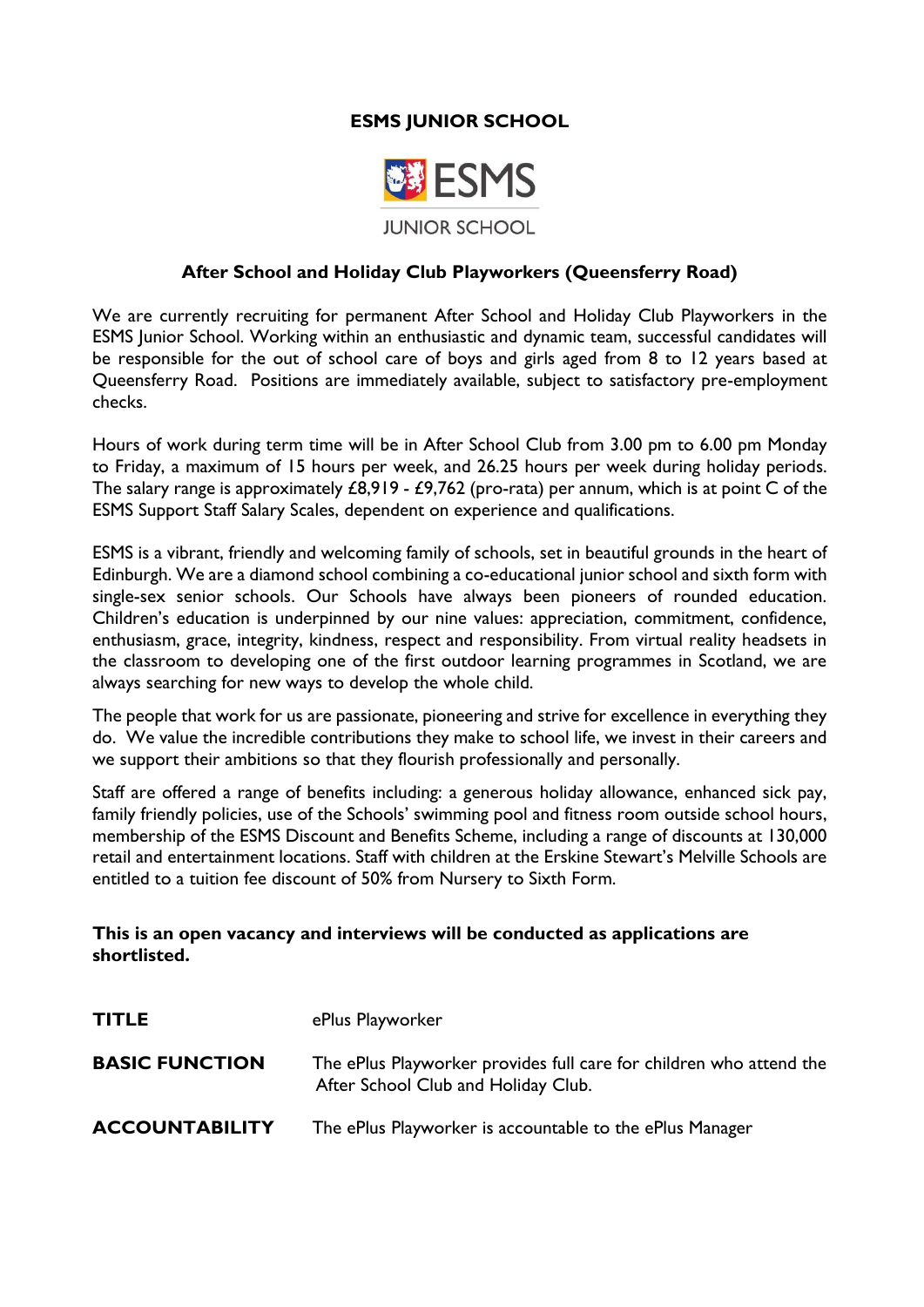# **AUTHORITY** The ePlus Playworker has authority as delegated by the ePlus Manager and other promoted staff.

**RELATIONSHIPS** The ePlus Playworker works closely with the other ePlus Playworkers and other staff within the school community.

## **KEY TASKS**

- Providing full care for children who attend the After School Club and Holiday Club
- Supervising and interacting with individuals and groups of children on a daily basis
- Preparing and organising resources for each day's activities to provide a play environment for the children which provides high quality care, relaxation and fun
- Liaising with parents on a daily basis
- Taking an active part in the planning and evaluation process and accepting responsibility for the preparation of activities and tasks
- Ensuring that the play area is safe for the children's use and is tided appropriately at the end of the day
- Supervising groups of children on outings

## **PROFESSIONAL DEVELOPMENT AND REVIEW**

The ePlus Playworker will have opportunities for Staff Development, including regular meetings with their line Managers.

### **PERSON SPECIFICATION**

- Kind and enthusiastic person who puts the interests of the children first
- Responsible and well organised
- Ability to multi-task and prioritise own workload with good attention to detail
- A good team player who relates well to others
- Demonstrates the values of ESMS.

# **EXPERIENCE, SKILLS AND QUALIFICATIONS**

- Experience of working with children is essential
- Playwork or Early Years qualification, or who may be interested in working towards a recognised Childcare qualification for registration with the Scottish Social Services Council (SSSC)
- Knowledge of Microsoft 365 is highly desirable
- An interest in child development is important.

# **REMUNERATIONS AND OTHER CONSIDERATIONS**

As an equal opportunities employer, ESMS is committed to the equal treatment of all current and prospective employees and does not condone discrimination on the basis of age, disability, sex, sexual orientation, pregnancy and maternity, race or ethnicity, religion or belief, gender identity, or marriage and civil partnership. We aspire to have a diverse and inclusive workplace and strongly encourage suitably qualified applicants from a wide range of backgrounds to apply and join ESMS.